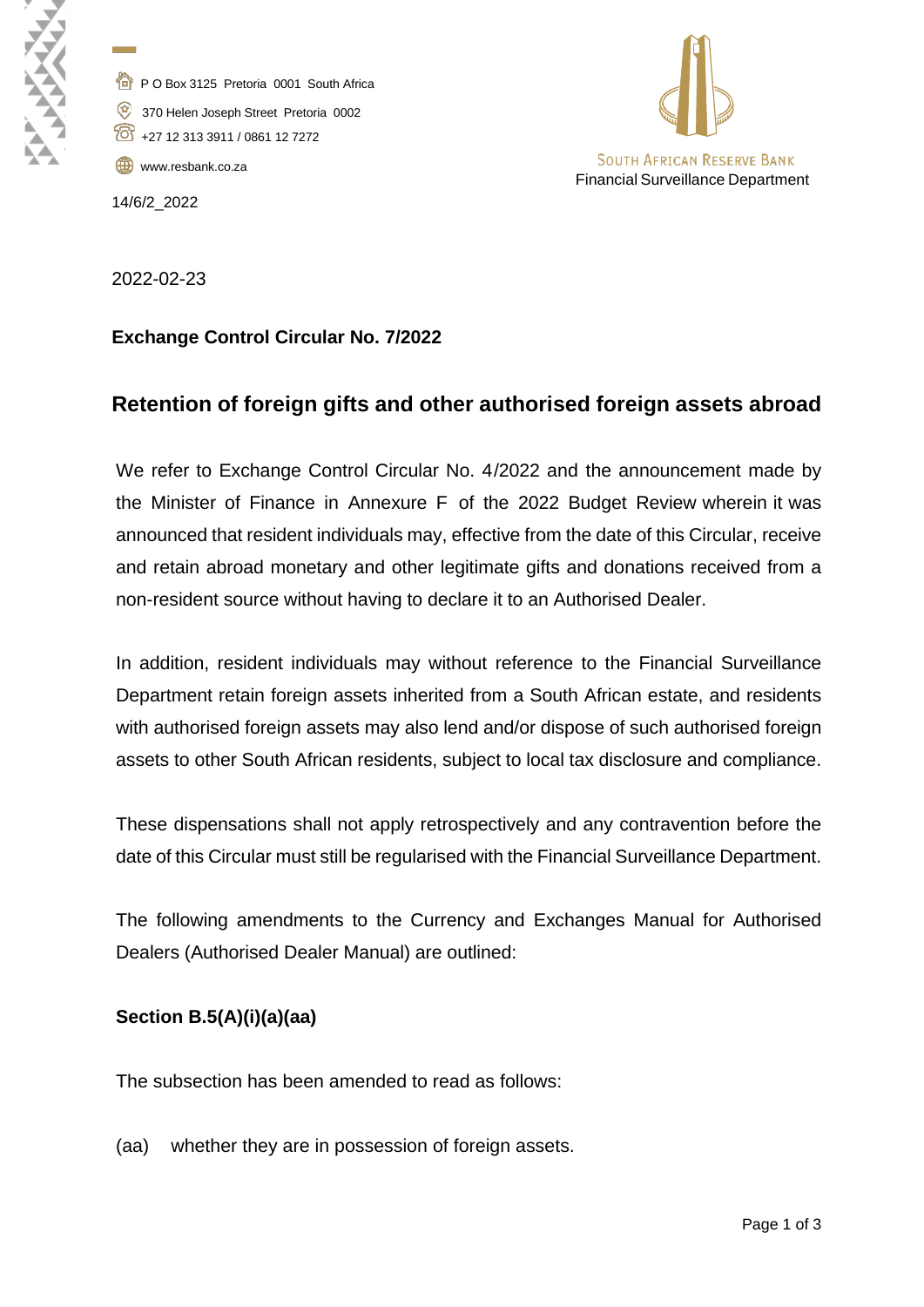### **Section B.5(B)(i)(a)**

The subsection has been amended to read as follows:

(a) On arrival in South Africa, immigrants are required to declare to an Authorised Dealer, whether they possess any foreign assets.

### **Section B.17(B)(iii)**

Subsection (iii) has been deleted and replaced as follows:

(iii) Residents may with effect from 2022-02-23 donate, lend and/or dispose of authorised foreign assets to other South African residents, subject to local tax disclosure and compliance by both parties.

### **Section B.17(B)(iv)**

A new subsection has been included as follows:

(iv) Any contravention before the dates mentioned in (i) and (iii) above must still be regularised with the Financial Surveillance Department.

#### **Section B.17(C)(i)**

This subsection has been amended to read as follows:

(i) Any foreign asset received by a resident from a non-resident as a gift or donation on or after 2022-02-23 is exempted from the provisions of Regulations 6 and 7, subject to local tax disclosure and compliance.

#### **Section B.17(C)(ii)**

A new subsection has been included as follows:

(ii) Contraventions that occurred before 2022-02-23 must still be regularised with the Financial Surveillance Department.

#### **Section B.17(D)**